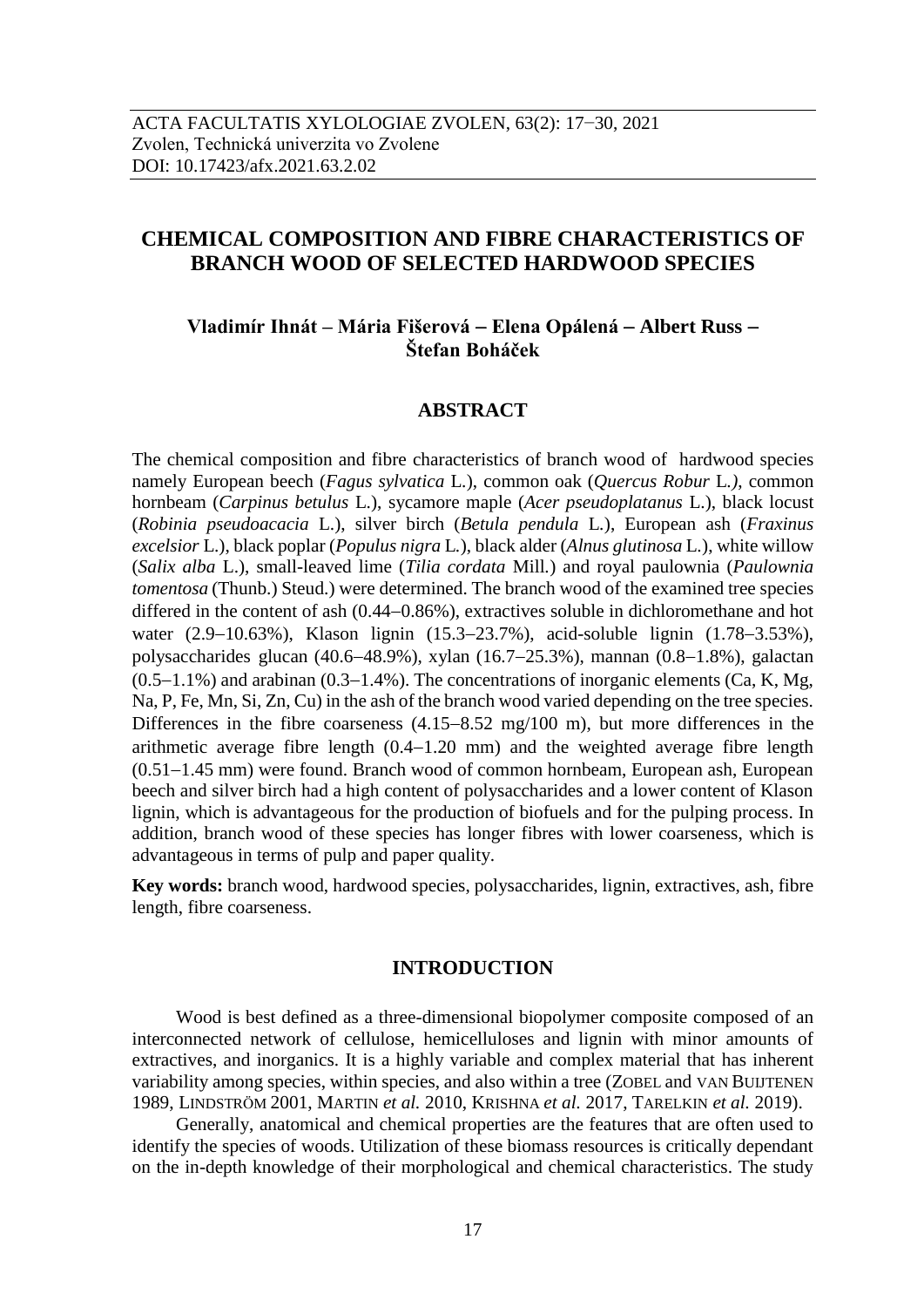of chemical characteristics of wood is important to exploit the potential utilization of wood such as that for pulp and paper, bioethanol, biocomposites and carbonized wood production, whereas the fibre characteristics are studied in order to discover the utilization of wood fibers, such as in pulp, paper and fibreboard production.

All processes used for the conversion of biomass feedstocks are sensitive to feedstock composition and quality to various extents. Reduction in lignin content improves enzymatic hydrolysis, which along with pretreatment, is the most expensive component in the production of bioethanol. It typically results in a proportional increase in the cellulose content per unit mass (DINUS 2001). Ash content and composition, heating value, elemental ratios and proportion of lignin, cellulose, and hemicelluloses are some of the broad compositional characteristics used to screen biomass feedstocks for biofuels applications (DINUS *et al*. 2001).

Chemical composition of wood and fibre characteristics are two important parameters which determine its suitability as raw material for the production of pulp and paper. The extractive content has a direct effect on the pulp yield, its a high content reduces the pulp yield. On the other hand holocellulose, α-cellulose and lignin content are mainly related to pulping behaviour, (ZOBEL and VAN BUIJTENEN 1989). The fibre morphological properties are important quality parameters for pulp and paper properties. In fact, the fibre length and coarseness greatly influence the quality and properties of the final product, e.g., they are frequently correlated with the physical and mechanical properties of paper and paperboard (SETH 1995, EL-HOSSEINY and ANDERSON 1999, ANJOS *et al.* 2014, KEAYS *et al.* 2015).

Proportion of stem wood of deciduous trees at harvest is 68%. The share of crown and branches ranges from 10% to 19%, the root part makes up  $8-25%$  of the total weight of biomass. The collection of branch wood can substantially increase the quantity of wood fibre per area of forest harvested. According to OKAI and BOATENG (2007), approximately 35 to 50% of wood biomass is left in the forest in form of stumps, branches and crowns.

The logging residues (especially branch wood) make up a significant quantity of wood volume, and its utilization can increase the yield by about 60% (SHMULSKI and JONES 2011). Forest residues (e.g. branch wood, bark, etc.) are currently highly preferred as a cover for soil amendment, industrial fuel and are possible raw materials for the production of several organic products.

Particular emphasis is placed on the use of branch wood due to the decline in stem wood resources (LEICH and MILLER 2017, DADZIE *et al.* 2018, ZHAO *et al.* 2019a,b) or the low availability per unit area, for example in arid and semi-arid regions (ANDERSEN and KRZYWISKI 2007, LI *et al.* 2018). However, branch wood is still little used industrially, as it is associated with many disadvantages. Branch wood contains a higher amount of bark and is less uniform in comparison with stem wood (SCHMULSKI and JONES 2011). It needs an intricate treatment before its utilization, which can reduce production efficiency (NURMI 2007). When considering the use of branch wood as a potential raw material, it is time to consider what strategy should be used to manage restrictions on branch wood to be useful for commercial purposes.

Branch wood as a part of a tree has been discussed broadly in recent publications (SHMULSKI and JONES 2011, DADZIE *et al.* 2018, ZHAO *et al.* 2019a, b). Investigation on chemical composition and fibre characteristics of the branch wood of the hardwood species is still rare. The results of an extensive research of branch wood of eleven species growing in India have shown that branches are not identical to stem in all the technical properties but the difference between the two is not so large as to treat the branch material separately in the manufacture of pulp, paper and boards. Furthermore, the branch diameter is an important parameter of the quality of raw material, as it affects many properties, such as the proportion of bark, the fibre length and the density of wood and bark of some species (BHAt *et al.* 1985).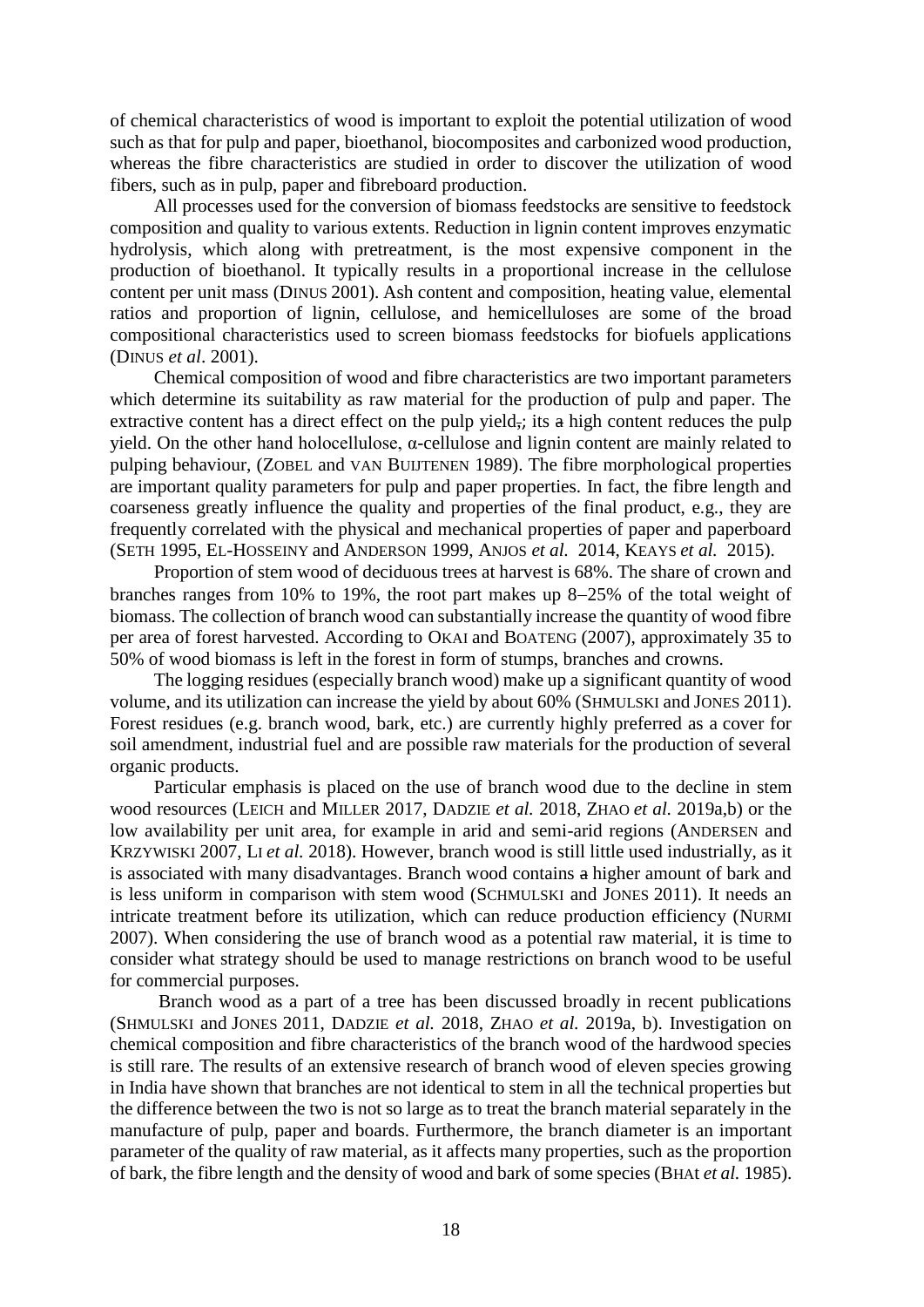Branch wood can be used for pulp papermaking or wood-based panels (ZHAO *et al.* 2018), low-grade paper (ZHAO *et al.* 2019a), or glued plates (ZHAO *et al.* 2019b).

Branch wood of *Acacia gerrardii*, *Tamarix aphylla*, and *Eucalyptus camaldulensis* has several drawbacks that markedly limit its potential for commercial uses (SUANSA *et al.* 2020). It might not be favorable for particle board, flake board, or fibre board because of its high shrinkage. Even though all of the fibres show suitability as a raw material for pulp and paper, the quality is low due to the high density of vessels or parenchyma proportions. However, branch wood of all examined species might be used as a blending material (papermaking and glued plates) or for light construction purposes. While considering the chemical composition of branch wood, classes of green products, such as biofuel, bioenergy, and biochar might maximize the value of branch wood.

The aim of this work was to determine the chemical composition and fibre characteristics of branch wood from hardwood species in order to assess the possibility of their utilization in the production of biofuels, pulp and paper.

# **MATERIAL AND METHODS**

### **Materials**

Branch woods were selected from tree species with a higher occurrence in forests of the Slovak Republic such as European beech (*Fagus sylvatica* L*.*), common oak (*Quercus Robur*  L*.)*, common hornbeam (*Carpinus betulus* L.) and sycamore maple (*Acer pseudoplatanus*  L.) and less represented tree species black locust (*Robinia pseudoacacia* L.), European ash (*Fraxinus excelsior* L.), silver birch (*Betula pendula* L*.*), black poplar (*Populus nigra* L*.*), black alder (*Alnus glutinosa* L*.*), white willow (*Salix alba* L.) and small-leaved lime (*Tilia cordata* Mill*.*). Royal paulownia (*Paulownia tomentosa* (Thunb.) Steud.) was chosen for its high potential as a fast growing species.

All samples of branch wood were collected in the region of Bratislava, Slovak Republic, from different areas and trees. The diameter of the branches ranged from 2.0 to 4.5 cm. Average samples were prepared for every tree species.

### **Methods**

### *Preparation of samples*

The branch wood samples were debarked and chips were prepared on a single-knife laboratory disc chipper. Sawdust was prepared from chips in the device Brabender for determination of the chemical composition. For determining the fibre length and coarseness samples were prepared from debarked branches, from which 2 cm high discs were prepared by hand and then samples with dimensions of half-matchstick. Samples prepared in this way were macerated under reflux with a mixture of 30% hydrogen peroxide and glacial acetic acid in a ratio of 1: 1 for 1 to 2 hours until the wood samples turned white (BEREŠOVÁ and ČUNDERLÍK 1999). After cooling, the samples were filtered and washed with water, the fibres were separated after stirring the sample in distilled water.

#### *Analyses*

The *ash content* was determined according to ISO 1762. The *extractives* content in dichloromethane was determined according to Tappi T 204 cm-94, and the extractives content in hot water according to Tappi T 207 cm-08. The *Klason lignin* content was determined according to Tappi T 222 om-98 and *acid-soluble lignin* content according to Tappi UM 250. Standard deviations were calculated from duplicate measurements for all tree species.

*Polysaccharides* glucan, xylan, mannan, galactan and arabinan content was calculated based on the concentrations of glucose, xylose, mannose, galactose and arabinose in the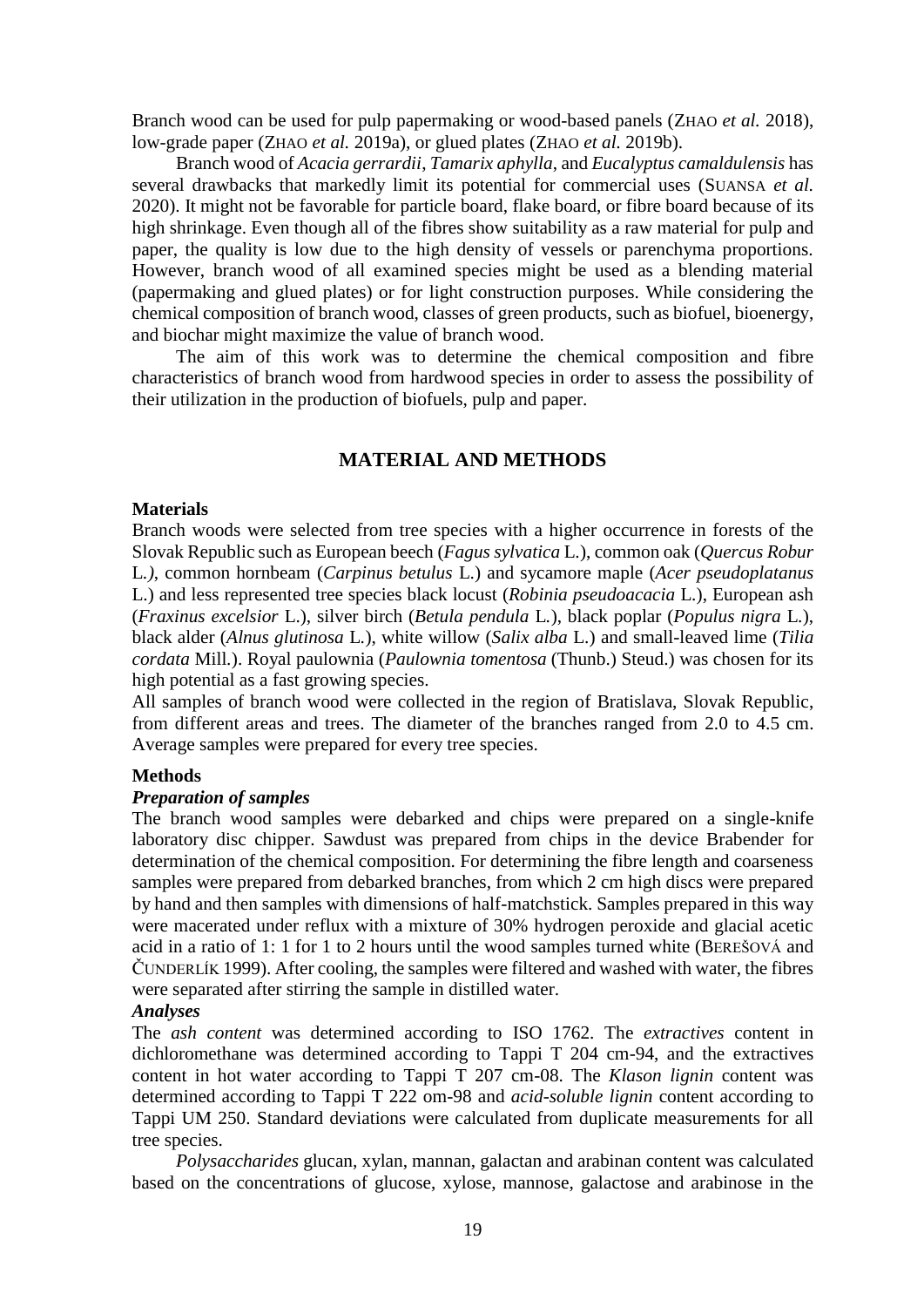hydrolysate after determination of lignin. The hydrolysate before determination of monosaccharides was treated with  $4\%$  H<sub>2</sub>SO<sub>4</sub> at 121<sup>o</sup>C for 2 hours, to hydrolyse the oligosaccharides. Subsequently, the hydrolysate was neutralized with BaCO3. The concentration of monosaccharides was determined by using HPLC with Rezex ROA  $H^+$ column. The mobile phase was 0.005 N  $H_2SO_4$  at a flow rate of 0.5 ml.min<sup>-1</sup> at 30°C. The samples were passed through a 22  $\mu$ m filter before testing.

### *Inorganic elements in ash*

The concentration of K, Ca, Mg, Na, Fe, Mn, Zn, Cu elements in the branch wood was determined by atomic absorption spectrometry (AAS) using flame atomization according to the method Tappi T 266. The soluble portion of the ash in hydrochloric acid was used in their determination. The concentration of P element was determined by a spectrometric method with ammonium molybdate according to standard STN EN ISO 6878. The concentration of Si in the branch wood was calculated from the gravimetrically determined SiO2 content in the insoluble ash residue after a treatment with hydrofluoric acid. Standard deviations were calculated from duplicate measurements for all tree species.

### *Fibre length and coarseness*

*Fibre length* was determined using ADV-3 analyser (PPRI Bratislava, Slovak Republic). The basis of the analyser is a conductivity sensor, through which a very dilute suspension of fibres passes, the surface of which is covered with an electric charge double layer and the outer part of the charges participates on conducting current in the area of the sensor electrodes. Electrical impulse arises by passing the fibre through the sensor interface at the output of the amplifier. Its length depends on the speed of the fibre passing through the capillary and on the fibre length. The fibre lengths were measured in the range of 0-5 mm with the number of 10,000 fibres in the sample. Arithmetic and weighted fibre length distributions were obtained by measuring the fibre suspension and the arithmetic average fibre lengths and weighted average fibre lengths were calculated. The arithmetic average fibre length was calculated as the sum of all individual fibre lengths divided by the total number of fibres measured. The weighted average fibre length was calculated as the sum of individual fibre lengths squared divided by the sum of the individual fibre lengths.

*Fibre coarseness* was determined using ADV-3 analyser by a special measurement of the arithmetic average fibre length of a suspension containing 1 mg of fibres.

Standard deviations were calculated from duplicate measurements of fibre length and coarseness for all tree species.

# **RESULTS AND DISCUSSION**

#### **Chemical composition**

The results of the chemical composition of branched woods of different tree species are shown in Tab. 1. The values of each of the chemical components varied between the examined species. The differences in the content of ash and extractives were the highest of all chemical components. The content of ash of the branch woods were found in the range from 0.44 to 0.86%. Branch wood of black locust had the highest ash content, while the smallest one was found in the branch wood of royal paulownia. In our previous work (FIŠEROVÁ *et al.* 1986), the ash content in branch wood of black poplar varied from 0.5 to 0.8 % depending on the diameter of the branches. According to CÁRDENAS-GUTIÉRREZ *et al.* (2018), the ash content in branch wood of various hardwood species ranged from 0.74 to 1.13%. The differences in ash content are caused to the fact that the content of inorganic components varies greatly depending on the environmental conditions in which the tree has grown, also on the tree species and the diameter of branch.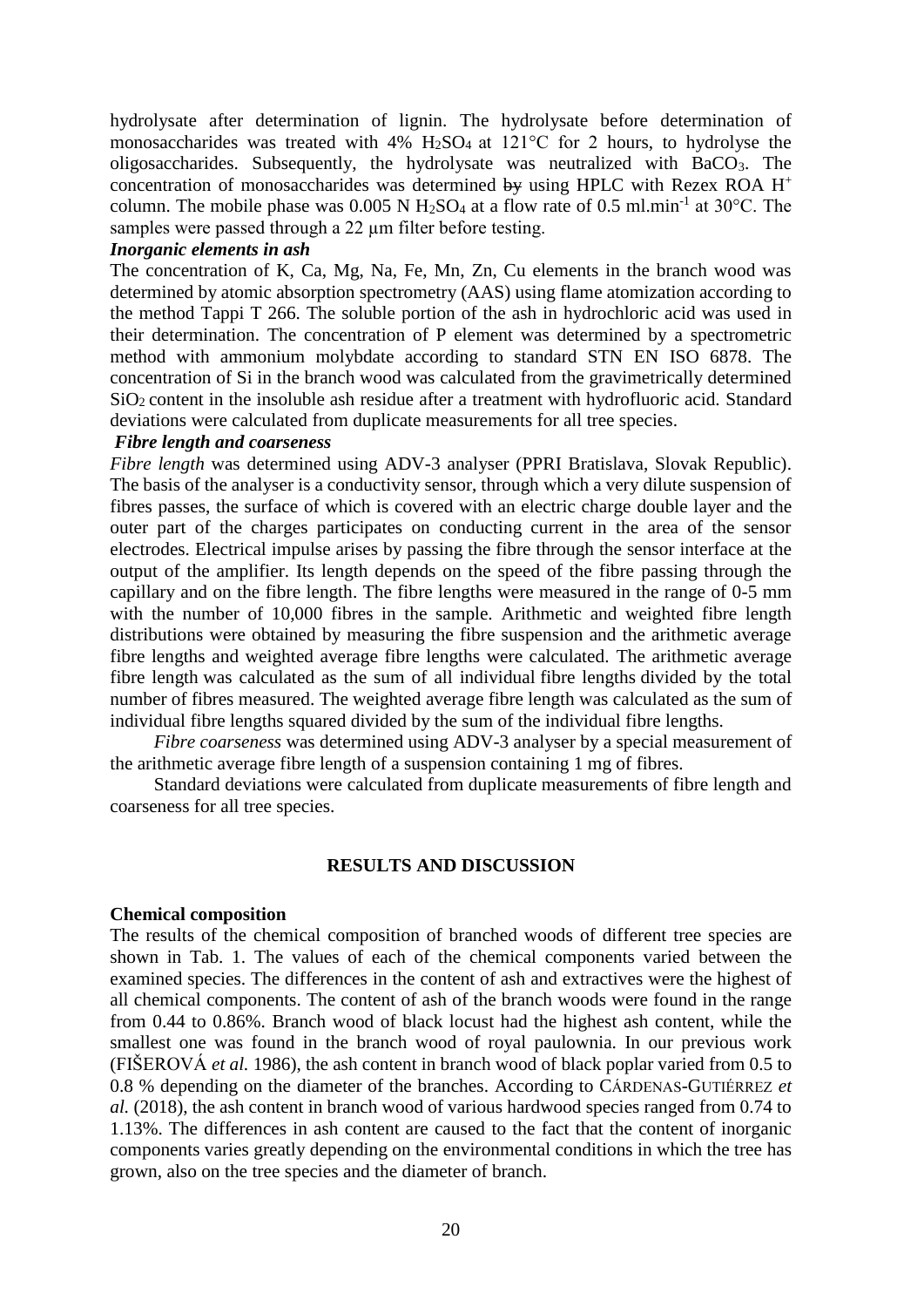The content of extractives soluble in dichloromethane and hot water in the branch wood of the examined tree species ranged from 2.90 to 10.63% (Tab. 1). Small-lived lime branch wood had the highest content of extractives, while the lowest was determined in branch wood of European ash. The content of extractives soluble in dichloromethane ranged from 0.26 to 5.18%. The branch wood of the small-leaved lime contained the most extractives soluble in dichloromethane, while the smallest one was found in the branch wood of common hornbeam. The content of extractives soluble in hot water ranged from 2.49 to 5.50%. The branch wood of royal paulownia contained the most extractives soluble in hot water and the least one had the branch wood of European ash. The content of extractives in wood varies greatly depending on tree species, as it is controlled by genetics (ZOBEL and JACKSON 1995). The combined effect of genetics and methods and the solvents used on extraction leads to a wide range of results in the literature. The total content of extractives in black poplar branch wood ranged from 3.95 to 4.90% (FIŠEROVÁ *et al.* 1986) and for various hardwood species ranged from 6.9 to 15.3% (CÁRDENAS-GUTIÉRREZ *et al.* 2018).

The content of Klason and acid-soluble lignin in the branch wood of the examined tree species ranged from 17.97 to 26.53% (Tab. 1). The highest lignin content was found in the branch wood of black poplar, while the smallest in the branch wood of small-leaved lime. The Klason lignin content ranged from 15.3 to 23.7%. The highest Klason lignin content was found in the branch wood of royal paulownia, while the lowest one in the branch wood of small-leaved lime. The content of acid-soluble lignin ranged from 1.78 to 3.53%. Branch wood of common hornbeam contained the most of acid-soluble lignin while the black alder contained the least. The total content of lignin in branch wood of various hardwood species ranged from 17.64 to 28.87% (CÁRDENAS-GUTIÉRREZ *et al.* 2018), while for black poplar varied from 25.35 to 28.67%, depending on the diameter of the branches (FIŠEROVÁ *et al.* 1986). Results obtained for the lignin content differ, which may be related to a different tree morphology. This is supported by the fact that, so far as it is known, the content of lignin and its structure differ depending on the region of the woody xylem (SJÖSTRÖM 1993).

The content of polysaccharides glucan, xylan, mannan, galactan and arabinan in the branch wood of the investigated tree species ranged from 63.0 to 69.6% (Tab. 1). The highest content of polysaccharides was found in the branch wood of common hornbeam, while the lowest in the branch wood of royal paulownia. Glucan and xylan formed the highest proportion of polysaccharides. The glucan content ranged from 40.6 to 48.9%. The highest content of glucan was determined in the branch wood of black poplar, while the lowest in the branch wood of silver birch, black alder and royal paulownia. The xylan content ranged from 16.7 to 25.3%. The highest xylan content was found in the branch wood of silver birch, while the lowest in the branch wood of black poplar. The content of other polysaccharides mannan, galactan and arabinan ranged from 1.9 to 3.5%, while the highest content was determined in the branch wood of small-leaved lime and royal paulownia, the lowest in the branch wood of common hornbeam. The mannan content ranged from 0.8 to 1.8%, galactan from 0.5 to 1.1% and arabinan from 0.3 to 1.4. The polysaccharides content in the black poplar branch wood ranged from 63.43 to 67.80% depending on the diameter of the branches (FIŠEROVÁ *et al.* 1986).

According to the results from the literature (FIŠEROVÁ *et al.* 1986, CÁRDENAS-GUTIÉRREZ *et al.* 2018), branch wood of various hardwood species contains less polysaccharides but more lignin, extractives and ash than stem wood.

Based on the obtained results, it may be concluded that the contents of individual wood chemical components vary significantly as a function of the wood species. Therefore, it is almost impossible to find any relations between the variation in the content of one component and the contents of other examined wood chemical components. The main restrictive factor that influences these relationships lies in the fact that the contents of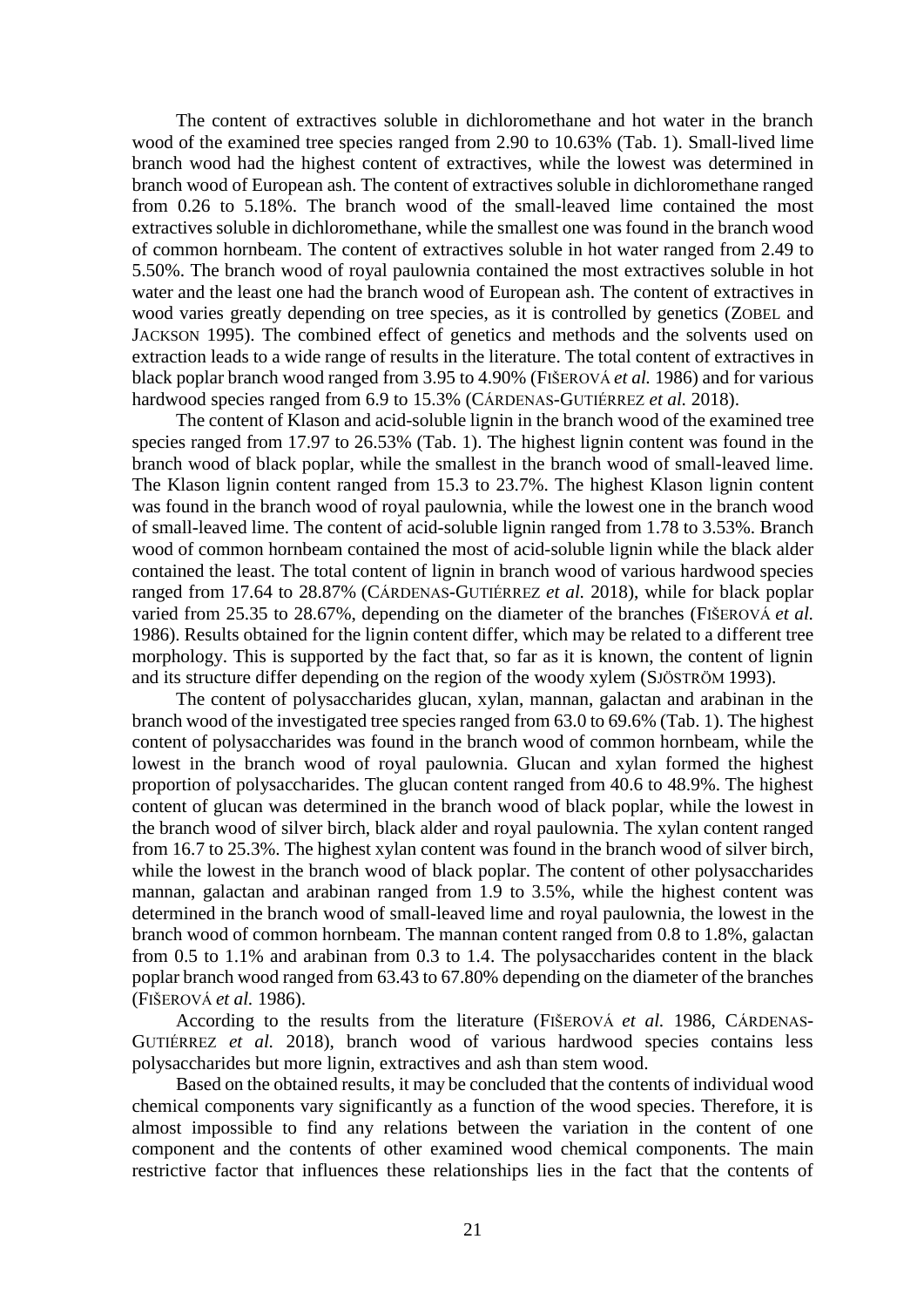individual components (except ash) are more or less determined by the pre-treatments that preceded their isolation (FENGEL and WEGENER 1984).

Among the examined tree species the branch wood of common hornbeam, European beech, European ash and silver birch had the highest content of polysaccharides  $(68.5-69.6\%)$ , as well as glucan and xylan content  $(65.9-67.7\%)$ , from which bioethanol or biobutanol is produced by hydrolysis. A great advantage of the branch wood of these tree species is also the low content of Klason lignin  $(16.2–18.7%)$ , as lignin plays a negative role in the production of biofuels and pulp. Lignin can reduce the strength of paper because it could be a barrier for hydrogen bonding and could be an inhibitor in the hydrolysis process in the production of bioethanol and biobutanol. The high proportion of glucan, low content of lignin and extractives should contain wood for the production of biocomposite (ŠPANIČ *et al.* 2018). Branch wood of black poplar meets the most of these requirements from the examined species.

|                         | Ash<br>[%] | Extractives          |                   | Lignin     |                     | Polysaccharides        |            |            |            |            |            |            |                             |
|-------------------------|------------|----------------------|-------------------|------------|---------------------|------------------------|------------|------------|------------|------------|------------|------------|-----------------------------|
|                         |            | [%]                  |                   |            | [%]                 |                        | [%]        |            |            |            |            |            |                             |
| Species                 |            | Dichloro-<br>methane | Hot water         | Total      | Klason <sup>*</sup> | Acid-soluble           | Total      | Glucan     | Xylan      | Mannan     | Galactan   | Arabinan   | $\Gamma_{\alpha\text{tal}}$ |
| European beech          | 0.54       | 0.31                 | 3.40              | 3.71       | 17.5                | 4.40                   | 21.90      | 44.3       | 22.1       | 1.20       | 0.80       | 0.4        | 68.8                        |
| Fagus sylvatica L.      | $\pm 0.00$ | $\pm 0.01$           | $\pm 0.01$        | $\pm 0.02$ |                     | $\pm 0.18 \pm 0.08$    | $\pm 0.19$ | $\pm 0.35$ | $\pm 0.35$ | $\pm 0.12$ | $\pm 0.03$ | $\pm 0.02$ | $\pm 0.89$                  |
| Common oak              | 0.50       | 0.33                 | 3.88              | 4.21       |                     | $21.0$ 2.40            | 23.40      | 41.1       | 23.0       | 1.10       | 0.50       | 1.40       | 67.1                        |
| <i>Ouercus robur</i> L. | $\pm 0.01$ | $\pm 0.03$           | $\pm 0.14$        | $\pm 0.14$ | $\pm 0.20 \pm 0.07$ |                        | $\pm 0.16$ | $\pm 0.07$ | $\pm 0.14$ | $\pm 0.14$ | $\pm 0.03$ | $\pm 0.05$ | $\pm 0.42$                  |
| Common hornbeam         | 0.51       | 0.26                 | 3.39              | 3,65       |                     | 16.2 3.53              | 19.73      | 45.3       | 22.4       | 0.80       | 0.50       | 0.60       | 69.6                        |
| Carpinus betulus L.     | $\pm 0.01$ | $\pm 0.03$           | $\pm 0.06$        | $\pm 0.10$ |                     | $\pm 0.00 \pm 0.02$    | $\pm 0.04$ | $\pm 0.49$ | $\pm 0.49$ | $\pm 0.05$ | $\pm 0.05$ | $\pm 0.03$ | $\pm 0.64$                  |
| Sycamore maple          | 0.81       | 0.47                 | 3.76              | 4.23       |                     | 23.0 1.93              | 24.93      | 45.7       | 18.9       | 1.20       | 0.50       | 1.30       | 67.6                        |
| Acer pseudoplatanus L.  | $\pm 0.02$ | $\pm 0.01$           | $\pm 0.01$        | $\pm 0.02$ |                     | $\pm 0.03 \pm 0.05$    | $\pm 0.02$ | $\pm 0.35$ | $\pm 0.14$ | $\pm 0.12$ | $\pm 0.02$ | $\pm 0.02$ | $\pm 0.85$                  |
| <b>Black locust</b>     | 0.86       | 0.76                 | 3.89              | 4.65       |                     | $22.6$ 2.91            | 25.51      | 42.1       | 21.6       | 1.40       | 0.80       | 0.50       | 66.4                        |
| Robinia pseudoacacia L. | $\pm 0.01$ | $\pm 0.03$           | $\pm 0.03$        | $\pm 0.01$ |                     | $\pm 0.07 \pm 0.03$    | $\pm 0.03$ | $\pm 0.28$ | $\pm 0.28$ | $\pm 0.08$ | $\pm 0.06$ | $\pm 0.02$ | $\pm 0.64$                  |
| Silver birch            | 0.49       | 1.48                 | 3.43              | 4.91       |                     | $18.5$ 3.11            | 21.61      | 40.6       | 25.3       | 1.50       | 0.50       | 0.60       | 68.5                        |
| Betula pendula L.       | $\pm 0.01$ | $\pm 0.01$           | $\pm 0.04$        | $\pm 0.02$ |                     | $\pm 0.07 \pm 0.06$    | $\pm 0.13$ | $\pm 0.21$ | $\pm 0.00$ | $\pm 0.10$ | $\pm 0.01$ | $\pm 0.03$ | $\pm 0.35$                  |
| European ash            | 0.53       | 0.41                 | 2.49              | 2.90       |                     | 18.7 2.65              | 21.32      | 48.0       | 18.2       | 0.90       | 0.50       | 1.40       | 69.0                        |
| Fraxinus excelsior L.   | $\pm 0.00$ | $\pm 0.01$           | $\pm 0.02$        | $\pm 0.03$ |                     | $\pm 0.05 \pm 0.08$    | $\pm 0.03$ | $\pm 0.28$ | $\pm 0.28$ | $\pm 0.05$ | $\pm 0.02$ | $\pm 0.04$ | $\pm 0.67$                  |
| <b>Black</b> poplar     | 0.64       | 0.78                 | $\overline{2.65}$ | 3.43       |                     | $23.\overline{5}$ 3.03 | 26.53      | 48.9       | 16.7       | 1.40       | 0.60       | 0.30       | 67.9                        |
| Populus nigra L.        | $\pm 0.02$ | $\pm 0.02$           | $\pm 0.01$        | $\pm 0.02$ |                     | $\pm 0.18 \pm 0.06$    | $\pm 0.12$ | $\pm 0.42$ | $\pm 0.35$ | $\pm 0.08$ | $\pm 0.06$ | $\pm 0.02$ | $\pm 0.89$                  |
| <b>Black alder</b>      | 0.65       | 0.84                 | 4.35              | 5.19       |                     | 23.6 1.78              | 25.38      | 40.6       | 20.4       | 1.50       | 0.80       | 0.60       | 63.9                        |
| Alnus glutinosa L.      | $\pm 0.03$ | $\pm 0.06$           | $\pm 0.11$        | $\pm 0.11$ |                     | $\pm 0.04 \pm 0.01$    | $\pm 0.03$ | $\pm 0.42$ | $\pm 0.35$ | $\pm 0.11$ | $\pm 0.07$ | $\pm 0.02$ | $\pm 0.87$                  |
| White willow            | 0.62       | 0.66                 | 2.97              | 3.63       |                     | 20.8 2.79              | 23.59      | 45.8       | 18.3       | 1.70       | 0.90       | 0.60       | $\overline{67.3}$           |
| Salix alba L.           | $\pm 0.01$ | $\pm 0.05$           | $\pm 0.02$        | $\pm 0.03$ |                     | $\pm 0.18 \pm 0.08$    | $\pm 0.08$ | $\pm 0.49$ | $\pm 0.49$ | $\pm 0.08$ | $\pm 0.04$ | $\pm 0.03$ | $\pm 0.98$                  |
| Small-leaved lime       | 0.80       | $\overline{5.18}$    | 5.45              | 10.63      |                     | 15.3 2.67              | 17.97      | 41.2       | 20.3       | 1.80       | 1.00       | 0.70       | 65.0                        |
| Tilia cordata Mill.     | $\pm 0.00$ | $\pm 0.05$           | $\pm 0.09$        | $\pm 0.15$ |                     | $\pm 0.08 \pm 0.01$    | $\pm 0.07$ | $\pm 0.21$ | $\pm 0.35$ | $\pm 0.14$ | $\pm 0.13$ | $\pm 0.02$ | $\pm 0.71$                  |
| Royal paulownia         | 0.44       | 1.04                 | 5.50              | 6.54       |                     | $23.7$ 2.42            | 26.12      | 40.6       | 18.9       | 1.70       | 1.10       | 0.70       | 63.0                        |
| Paulownia tomentosa     | $\pm 0.01$ | $\pm 0.03$           | $\pm 0.01$        | $\pm 0.02$ |                     | $\pm 0.06 \pm 0.05$    | $\pm 0.04$ | $\pm 0.14$ | $\pm 0.21$ | $\pm 0.06$ | $\pm 0.14$ | $\pm 0.03$ | $\pm 0.31$                  |
| (Thunb.) Steud.)        |            |                      |                   |            |                     |                        |            |            |            |            |            |            |                             |

|  |  | Tab. 1 Chemical composition of branch woods of hardwood species. |  |  |  |  |
|--|--|------------------------------------------------------------------|--|--|--|--|
|--|--|------------------------------------------------------------------|--|--|--|--|

\* Klason lignin was corrected for ash content in Klason lignin.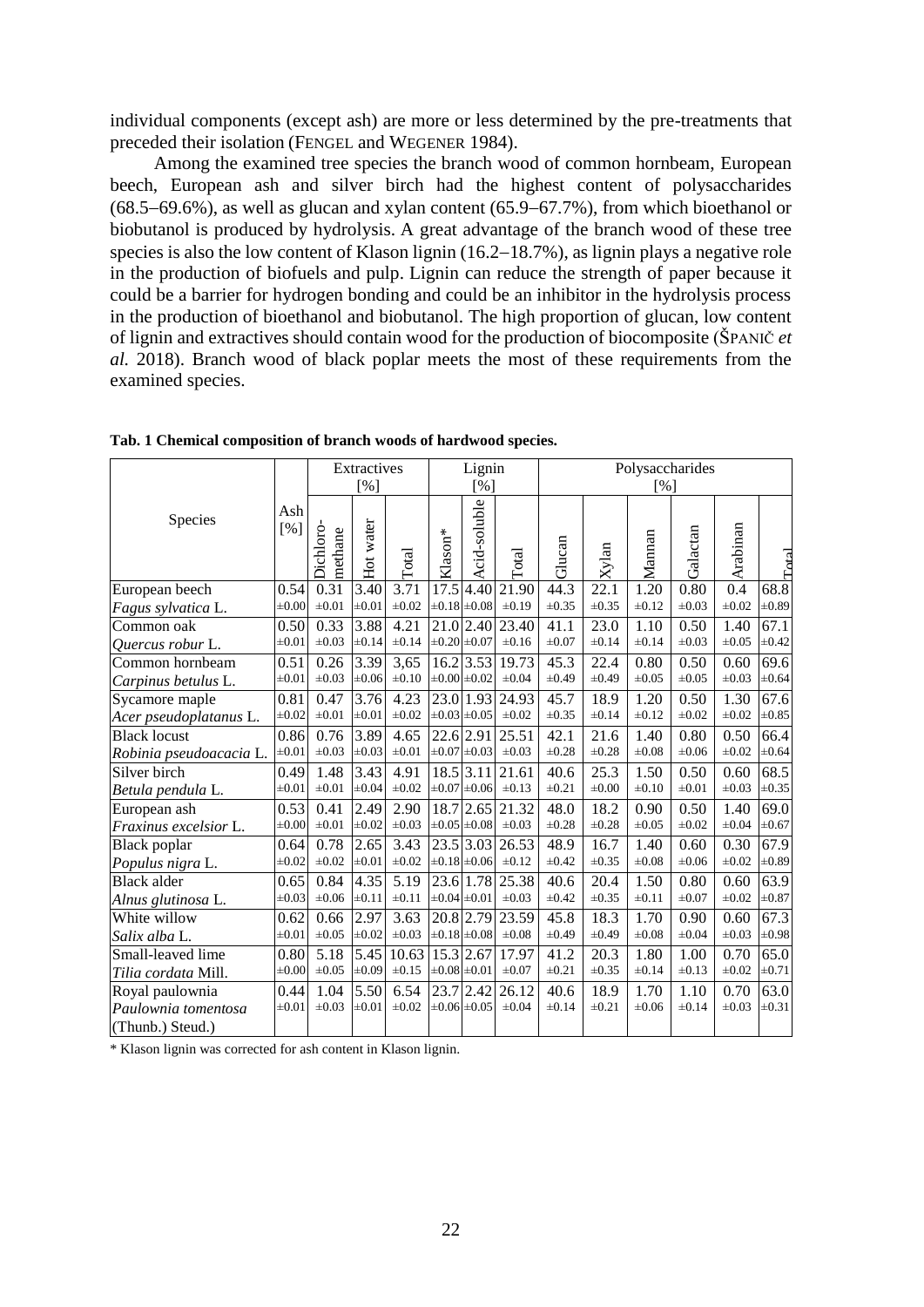#### **Inorganic elements in ash**

The inorganic elements present in the biomass form its ash content and represent the waste stream during its conversion to biofuels and are a source of biochar and slagging during thermochemical conversion. Knowledge of the ash content and composition is essential regardless of the conversion pathway or end product. Ash is composed of many major and minor elements that trees need for their growth. The major elements include Ca, K, Fe, Mg, P, Na and Mn (VESTERINEN 2003). The amount of the major elements in wood ash varies with the type of plant tissues that are part of the wood (PITMAN 2006).

In Tab. 2, there are concentrations of inorganic elements (Ca, K, Mg, Na, P, Fe, Mn, Si, Zn, Cu) in the ash of the branch wood of the examined tree species. Of the major components, the elements Ca and K were the most abundant. The concentration of Ca ranged from 287 to 1776 mg·kg<sup>-1</sup>, while the concentration of K was in a very wide range from 558 to 3412 mg·kg<sup>-1</sup>. Most of Ca was in the branch wood of black locust, while the least was in the branch wood of royal paulownia. Therefore in the case of K, the concentration was the highest in the branch wood of small-leaved lime and the lowest in the branch wood of common hornbeam. The inorganic elements Ca and K are essential for tree metabolism and various physiological processes associated with growth. In recent years, special interest has been attributed therefore to the effect of both cations on cambial activity and xylem development (FROMM 2010).

The third most common abundant chemical element in the branch wood of the examined tree species was Mg, the concentration of which ranged from 141 to 521 mg·kg<sup>-1</sup>, the highest concentration was determined in the branch wood of sycamore maple and the lowest in the branch wood of common hornbeam. The concentration of P in the branch wood ranged from 170 to 408 mg·kg<sup>-1</sup>, the highest concentration was determined in the branch wood of black poplar and the lowest in the branch wood of sycamore maple.

The concentration of Na in the branch wood of the examined tree species ranged from 9.20 to 97.7 mg·kg<sup>-1</sup>, while it was mostly found in the branch wood of black poplar and the least in the branch wood of common oak. The concentration of Mn ranged from <0.5 to 122  $mg \cdot kg^{-1}$ , while the highest concentration was determined in the branch wood of European beech and the lowest in the branch wood of black locust, European ash, white willow and royal paulownia. Of the major inorganic elements, Fe was the least represented in the branch wood of the examined species. The concentration of Fe ranged from 5.82 to 19.2 mg·kg<sup>-1</sup>, the highest concentration was determined in the branch wood of small-leaved lime and the smallest in the branch wood of common hornbeam.

The concentration of minor elements Si, Zn and Cu in ash is important from the point of view of industrial use of branch wood, as their concentration can affect some technological processes. The concentration of Si in the branch wood of the examined species ranged from 28.5 to 116 mg·kg<sup>-1</sup>, while the highest concentration was determined in the wood of small-leaved lime and the lowest in the branch wood of European beech. The concentration of Zn in the branch wood ranged from 2.59 to 24.3 mg·kg<sup>-1</sup>, the highest concentration was in the wood of black poplar and the lowest in the branch wood of black locust. The amount of Cu was the smallest of the above-mentioned minor elements in the branch wood, its concentration ranged from 1.47 to 4.48 mg·kg<sup>-1</sup>.

The branches and twigs contain more ash-forming components than stem wood. The K and Na content in the branches and twigs is significantly higher than that in stem wood (WANG and DIBDIAKOVA 2014). When wood was used as a fuel, it was found that ash slagging tendency correlated well to content of Si and K in the fuel (ÖHMAN *et al*. 2004).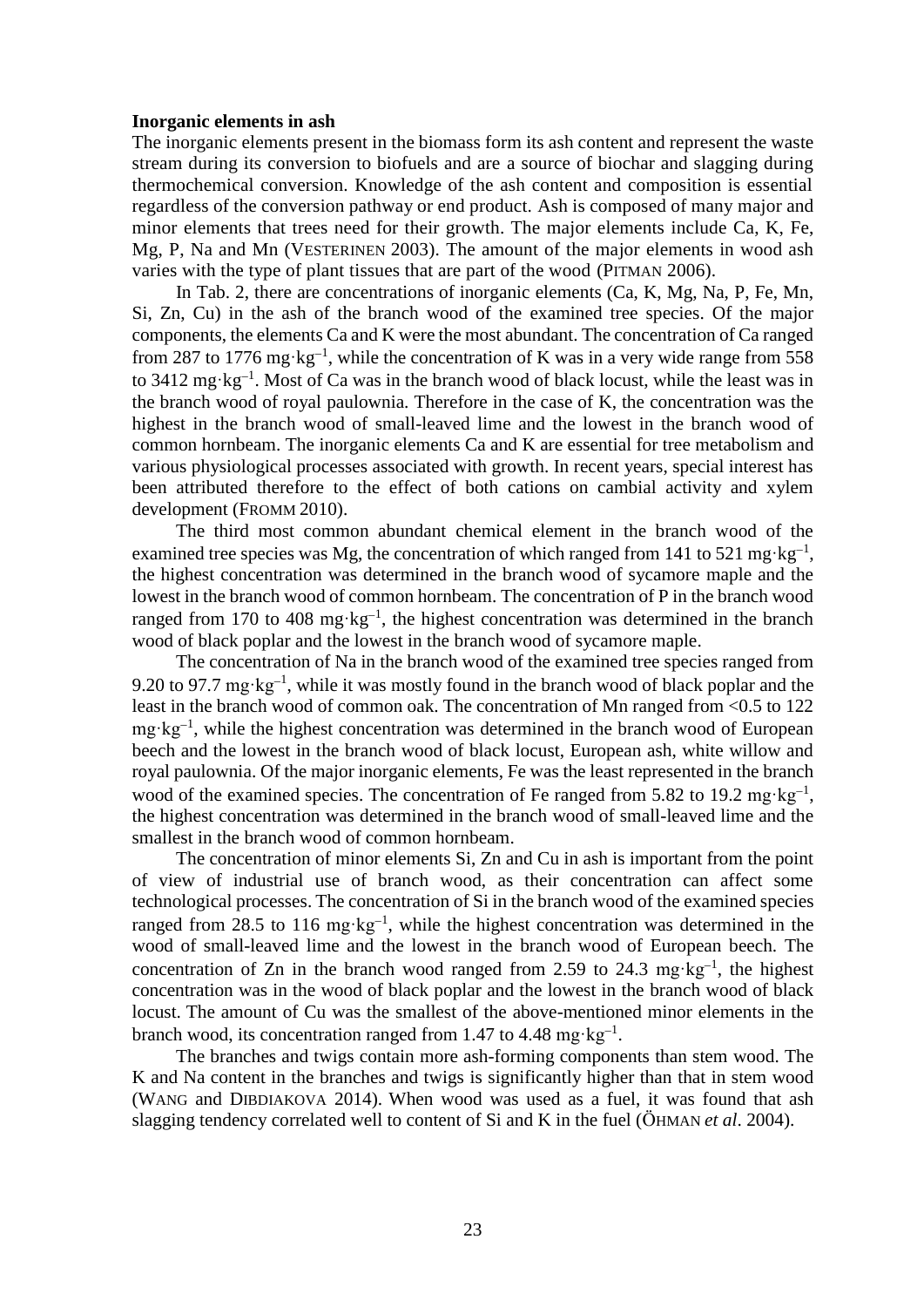| Species                              | Inorganic elements $[mg \cdot kg^{-1}]$ |            |            |            |            |            |            |            |            |            |
|--------------------------------------|-----------------------------------------|------------|------------|------------|------------|------------|------------|------------|------------|------------|
|                                      | Ca                                      | K          | Mg         | P          | Si         | Na         | Mn         | Fe         | Zn         | Cu         |
| European beech                       | 1007                                    | 790        | 191        | 178        | 28.5       | 77.9       | 122        | 8,62       | 4.70       | 1.71       |
| Fagus sylvatica L.                   | $\pm 27.0$                              | $\pm 14.1$ | $\pm 2.12$ | $\pm 2.83$ | $\pm 0.71$ | $\pm 0.13$ | ±3.54      | $\pm 0.69$ | $\pm 0.78$ | $\pm 0.04$ |
| Common oak                           | 691                                     | 1385       | 196        | 277        | 60.2       | 9.20       | 115        | 14.5       | 3,50       | 2.47       |
| Ouercus robur L.                     | $\pm 16.4$                              | $\pm 21.9$ | $\pm 2.12$ | $\pm 4.95$ | $\pm 0.92$ | $\pm 0.14$ | $\pm 0.71$ | $\pm 0.28$ | $\pm 0.57$ | $\pm 0.15$ |
| Common hornbeam                      | 1483                                    | 558        | 141        | 206        | 78.6       | 11.7       | 3.11       | 5.82       | 15.3       | 2.33       |
| Carpinus betulus L.                  | $\pm 14.1$                              | $\pm 3.10$ | ±3.54      | $\pm 2.83$ | $\pm 0.92$ | $\pm 1.00$ | $\pm 0.03$ | $\pm 0.08$ | $\pm 0.42$ | $\pm 0.14$ |
| Sycamore maple                       | 1478                                    | 1863       | 521        | 170        | 57.6       | 18.9       | 1.71       | 9.23       | 3.94       | 1.47       |
| Acer pseudoplatanus L.               | $\pm 20.5$                              | $\pm 19.6$ | $\pm 12.1$ | $\pm 5.36$ | $\pm 0.78$ | $\pm 0.78$ | $\pm 0.04$ | $\pm 0.29$ | $\pm 0.57$ | $\pm 0.04$ |
| <b>Black locust</b>                  | 1776                                    | 1205       | 275        | 220        | 103        | 60.3       | < 0.5      | 13,6       | 2.59       | 1.68       |
| Robinia pseudoacacia L.              | $\pm 8.50$                              | $\pm 7.07$ | $\pm 5.66$ | $\pm 1.41$ | $\pm 0.85$ | $\pm 0.88$ | $\pm 0.02$ | $\pm 0.35$ | $\pm 0.12$ | $\pm 0.29$ |
| Silver birch                         | 482                                     | 1240       | 252        | 327        | 82.5       | 88.2       | 64.7       | 12,1       | 23.5       | 2.58       |
| Betula pendula L.                    | $\pm 12.1$                              | $\pm 27.0$ | $\pm 6.36$ | $\pm 8.48$ | $\pm 2.54$ | $\pm 0.61$ | $\pm 0.78$ | $\pm 0.53$ | $\pm 0.57$ | $\pm 0.03$ |
| European ash                         | 834                                     | 1551       | 244        | 233        | 107        | 34.4       | < 0.5      | 13.0       | 10.3       | 2.35       |
| Fraxinus excelsior L.                | $\pm 24.0$                              | $\pm 14.8$ | $\pm 1.91$ | $\pm 3.54$ | $\pm 0.64$ | $\pm 1.10$ | $\pm 0.02$ | $\pm 0.28$ | $\pm 0.46$ | $\pm 0.11$ |
| <b>Black</b> poplar                  | 932                                     | 1517       | 271        | 408        | 51.4       | 97.7       | 1.27       | 9,96       | 24.3       | 4.21       |
| Populus nigra L.                     | $\pm 15.5$                              | $\pm 17.5$ | $\pm 4.95$ | $\pm 2.12$ | $\pm 1.69$ | $\pm 0.60$ | $\pm 0.11$ | $\pm 1.72$ | $\pm 0.42$ | $\pm 0.15$ |
| <b>Black alder</b>                   | 1354                                    | 1832       | 385        | 368        | 74.2       | 41.0       | 26.9       | 29.6       | 12.8       | 2.47       |
| Alnus glutinosa L.                   | $\pm 21.0$                              | $\pm 19.0$ | $\pm 4.24$ | $\pm 2.83$ | $\pm 0.14$ | $\pm 0.42$ | $\pm 0.42$ | $\pm 0.57$ | $\pm 0.42$ | $\pm 0.13$ |
| White willow                         | 901                                     | 1733       | 241        | 358        | 91.1       | 93.7       | < 0.5      | 6,98       | 21.7       | 2.86       |
| Salix alba L.                        | $\pm 18.4$                              | $\pm 24.0$ | $\pm 1.32$ | $\pm 8.19$ | $\pm 2.26$ | $\pm 0.65$ | $\pm 0.02$ | $\pm 0.66$ | $\pm 0.71$ | $\pm 0.09$ |
| Small-leaved lime                    | 1088                                    | 3412       | 440        | 359        | 116        | 18.0       | 73.7       | 19.2       | 21.8       | 3.91       |
| Tilia cordata Mill.                  | $\pm 17.0$                              | $\pm 20.5$ | $\pm 12.0$ | ±3.43      | $\pm 1.41$ | $\pm 0.21$ | $\pm 0.49$ | $\pm 0.28$ | $\pm 0.42$ | $\pm 0.11$ |
| Royal paulownia                      | 287                                     | 1325       | 177        | 213        | 97.7       | 11.0       | < 0.5      | 19,0       | 19.1       | 4.48       |
| Paulownia tomentosa (Thunb.) Steud.) | $\pm 12.0$                              | $\pm 10.6$ | ±4.24      | $\pm 4.24$ | $\pm 1.98$ | $\pm 0.57$ | $\pm 0.02$ | $\pm 0.78$ | $\pm 0.74$ | $\pm 0.12$ |

**Tab. 2 Inorganic elements concentration in branch wood of hardwood species.**

Wood ash has been commonly used in the past as a fertilizer applied to agriculture soil. Ca is a valuable element in ash, gives ash the properties of agricultural lime. Ash is also a good source of K, P, and Mg (SAHOTA 2007). The application of ash to the soil fulfills the idea not only sustainable soil use, but also the secondary use of waste (FAZEKAŠOVÁ 2003).

# **Fibre characteristics**

### *Fibre length*

Fibre length is an important property with respect to paper and paperboard performance. Length and shape of fibres depends on the tree species (OLUWADARE and ASHIMIYU 2007). Deciduous trees produce short fibres, whereas coniferous trees produce long fibres. Typical fibres used in papermaking are short hardwood fibres (1–1.5 mm in length) and long softwood fibres (3–4 mm in length). Short fibres provide smoothness for printing papers, while long fibres provide paper strength. Long fibres create a stronger network compared to shorter fibres (DINWOODIE 1965).

The arithmetic and weighted fibre length distributions of the branch wood which differed significantly for examined species are showed in Fig.  $1-6$ . European beech (Fig. 1A) and common hornbeam (Fig. 2A) were characterized by a wide fibre length distribution. Silver birch (3B), white willow (5B), European ash (4A), black poplar (4B), royal paulownia (6B), black alder (5A), small-leaved lime (6A), black locust (3A) and common oak (1B) ranged in a narrower range of fibre lengths. The fibre length distributions of branch wood of sycamore maple (2B) were in a very narrow range of fibre lengths.

The arithmetic average fibre length and weighted average fibre length of the branch wood of the examined tree species are given in Tab. 3. The arithmetic average fibre length and the weighted average fibre length were determined from the fibre length analysis. The arithmetic average fibre length of the branch woods ranged from 0.40 to 1.20 mm, while the weighted average fibre length ranged from 0.51 to 1.45 mm. The arithmetic average and weighted average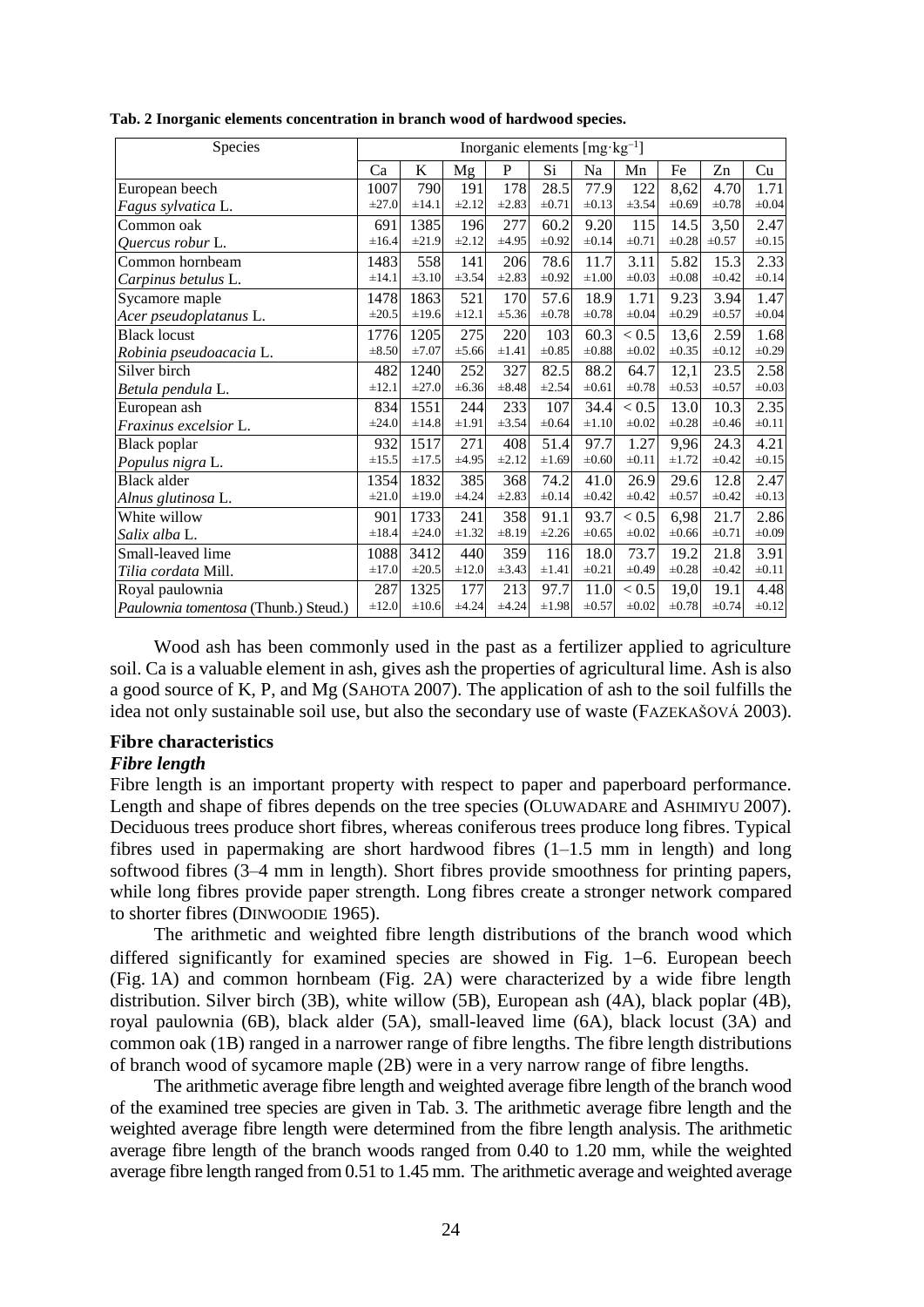fibre length of the branch woods increased in the following order: sycamore maple < common oak < black locust < small-lived lime < royal paulownia < black alder < European ash < black poplar < white willow < silver birch < common hornbeam < European beech.



**Fig. 1 Arithmetic and weighted fibre length distributions of branch wood of European beech (***Fagus sylvatica* **L.) (A) and common oak (***Quercus robur* **L.) (B).**



**Fig. 2 Arithmetic and weighted fibre length distributions of branch wood of common hornbeam (***Carpinus betulus* **L.) (A) and sycamore maple (***Acer pseudoplatanus* **L.) (B).**



**Fig. 3 Arithmetic and weighted fibre length distributions of branch wood of black locust (***Robinia pseudoacacia* **L.) (A) and silver birch (***Betula pendula* **L.) (B).**



**Fig. 4 Arithmetic and weighted fibre length distributions of branch wood of European ash (***Fraxinus*  **excelsior L.) (A) and black poplar (***Populus nigra* **L.) (B).**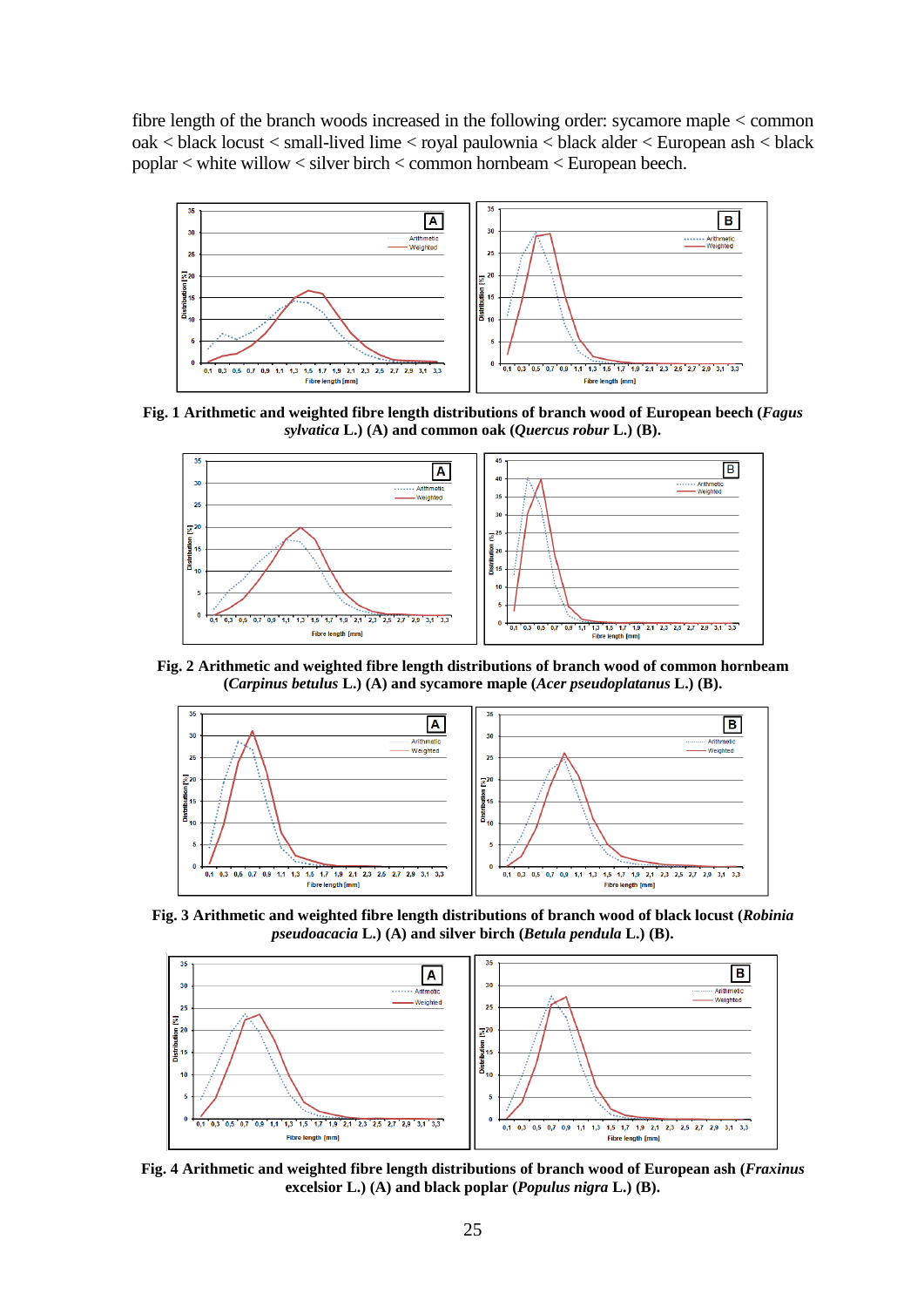

**Fig. 5 Arithmetic and weighted fibre length distributions of branch wood of black alder (***Alnus glutinosa* **L.) (A) and white willow (***Salix alba* **L.) (B).**



**Fig. 6 Arithmetic and weighted fibre length distributions of branch wood of small-leaved lime (***Tilia cordata* **Mill.) (A) and royal paulownia (***Paulownia tomentosa* **(Thunb.) Steud.) (B).**

The branch wood of *Betula platyphyla* Roth contained significantly shorter fibre length than stem wood (ZHAO *et al*. 2019a). The fibre length of the branch wood of the European black alder (*Alnus glutinos*a Gaertn.) was approximately about 0.2 mm shorter than the stem wood (VURDU 1977). According to the results published in the literature (WANG 1998), fibres with an average length greater than 0.4 mm are suitable for papermaking. Branch wood could be suitable for the production of low-grade paper and glued plates due to its medium fibre length (ZHAO *et al.* 2019a). Based on the above, it can be stated that the branch wood of the examined tree species can be used for the production of paper of different quality alone or in a mixture, with the exception of branch wood of sycamore maple (Fig. 2B) and common oak (Fig. 1B), which contained which a high proportion of short fibres.

## *Fibre coarseness*

Fibre coarseness is defined as the weight per unit length of fibre expressed as milligrams per 100 m. The number of fibres per unit weight is related to the weight of each individual fibre, to the fibre coarseness and to the percentage of fibre wall in the fibre volume. There is a strong correlation between the number of fibres per unit weight and the coarseness of the fibres (WATSON and BRADLEY 2009). In short, lower fibre coarseness means higher sheet tensile strength, greater bonding area, and more fibres per tonne of pulp, all of which are attributes that are highly prized by technically sophisticated papermakers. Measuring the fibre coarseness has several advantages over measuring the widths of fibres since it is not only much easier and quicker but also includes the effects of fibre thickness, the size of the central canal (or lumen), and the density of the cellulosic material composing of fibres. The coarseness of fibres has an important effect on many properties of paper. Higher fibre coarseness is associated with thicker walled fibres. These fibres produce a more open and loosened paper structure. The corresponding papers are more porous, bulkier, and more absorbent. A better consolidation of the paper web is expected with a large number of fibres per milligram in the paper structure. The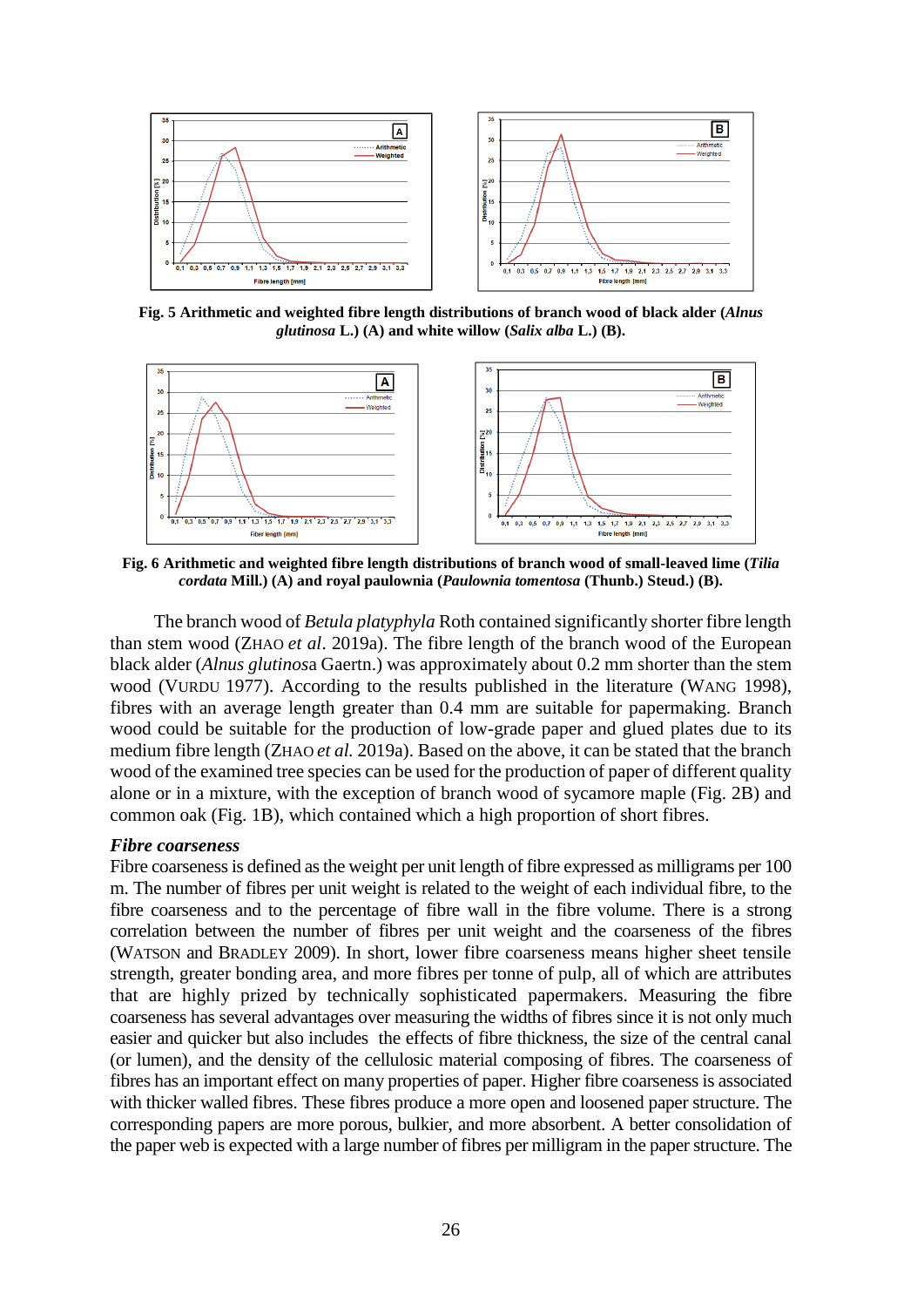result is better interconnection and better properties dependent on bonding (tensile, folding, surface strength, surface smoothness) are achieved.

The fibres coarseness of the branch wood of European beech, common oak, common hornbeam, sycamore maple, black locust, silver birch, European ash, black poplar, black alder, white willow, small-leaved lime and royal paulownia ranged from 4.15 to 8.52 mg/ 100 m (Tab. 3). The fibre coarseness of the branch wood of examined tree species decreased in the following order: sycamore maple > black locust > common oak > European ash > common hornbeam > small-leaved lime > royal paulownia > European beech > white willow > black alder > black poplar > silver birch.

According to the results published in the work ZHAO (2019a), the branch wood of silver birch had significantly shorter fibres and lower coarseness than the stem wood. Branch wood of sycamore maple has the highest fibre coarseness and the shortest fibres from the examined tree species, therefore it is the least suitable for paper production.

Branch wood of European beech, common hornbeam, silver birch have fibres with low coarseness and longer fibre length, so they are the most suitable of the examined tree species for pulp and paper production. In addition, they have a high content of polysaccharides and a low content of Klason lignin, which is advantageous from the point of view of pulp production.

Branch wood can be used for light construction purposes or as a mixed material in paper production (SUANSA and AL-MEFARREJ 2020). The results presented in the work (SETH 2011) show that the fibres with higher coarseness have thicker walls, a smaller specific surface and a smaller bonding area as a result of which the pulp have lower strength.

| Species                              | Arithmetic average    | Weighted average      | Fibre coarseness |
|--------------------------------------|-----------------------|-----------------------|------------------|
|                                      | fibre length $\pm SD$ | fibre length $\pm SD$ | $\pm SD$         |
|                                      | [mm]                  | [mm]                  | [ $mg/100$ m]    |
| European beech                       | 1.20                  | 1.45                  | 5.36             |
| Fagus sylvatica L.                   | $\pm 0.01$            | $\pm 0.01$            | ± 0,06           |
| Common oak                           | 0,52                  | 0.66                  | 6.96             |
| Quercus robur L.                     | $\pm 0.00$            | $\pm 0.01$            | $\pm 0.12$       |
| Common hornbeam                      | 1.09                  | 1.27                  | 5.93             |
| Carpinus betulus L.                  | $\pm 0.01$            | $\pm 0.01$            | ± 0,06           |
| Sycamore maple                       | 0.40                  | 0.51                  | 8.52             |
| Acer pseudoplatanus L.               | $\pm 0.00$            | $\pm 0.01$            | $\pm 0.10$       |
| <b>Black locust</b>                  | 0.60                  | 0.73                  | 8.06             |
| Robinia pseudoacacia L.              | $\pm 0.00$            | $\pm 0.01$            | $\pm 0.04$       |
| Silver birch                         | 0.86                  | 1.01                  | 4.15             |
| Betula pendula L.                    | $\pm 0.01$            | $\pm 0.01$            | $\pm 0.08$       |
| European ash                         | 0.74                  | 0.91                  | 6.70             |
| Fraxinus excelsior L.                | $\pm 0.01$            | $\pm 0.01$            | $\pm 0.14$       |
| <b>Black</b> poplar                  | 0.76                  | 0.87                  | 4.17             |
| Populus nigra L.                     | $\pm 0.00$            | $\pm 0.01$            | $\pm 0.11$       |
| <b>Black alder</b>                   | 0.72                  | 0.84                  | 5.24             |
| Alnus glutinosa L.                   | $\pm 0.01$            | $\pm 0.01$            | $\pm 0.10$       |
| White willow                         | 0.81                  | 0.92                  | 5.29             |
| Salix alba L.                        | $\pm 0.01$            | $\pm 0.01$            | $\pm 0.05$       |
| Small-leaved lime                    | 0.61                  | 0.74                  | 5.91             |
| Tilia cordata Mill.                  | $\pm 0.01$            | $\pm 0.01$            | ± 0,06           |
| Royal paulownia                      | 0.71                  | 0.84                  | 5.71             |
| Paulownia tomentosa (Thunb.) Steud.) | $\pm 0.01$            | ± 0,01                | $\pm 0.08$       |

**Tab. 3 Fibre length and coarseness of branch wood of hardwood species.**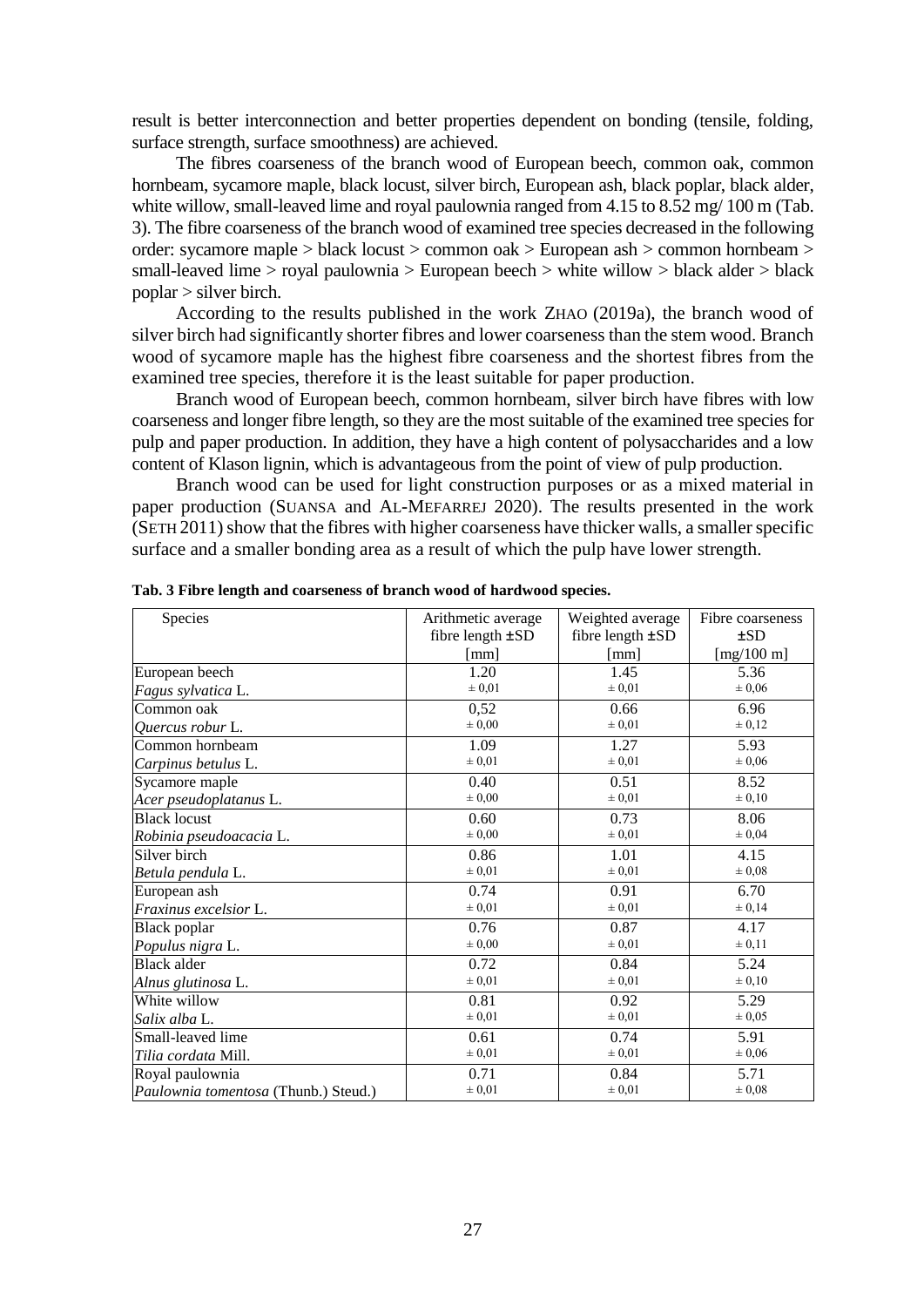## **CONCLUSIONS**

Branch wood can be considered to be an important natural resource of future for production of biofuels, pulp and paper, but it has several disadvantages which limit its potential for commercial use compared to stem wood.

The content of polysaccharides in the branched wood of the examined tree species ranges from 63 to 69.6%, it decreases in the following order: common hornbeam > European  $ash > European$  *beech > silver birth > black poplar > sycamore maple > white white willow >*common oak > black locust > small-leaved lime > black alder > royal paulownia. The Klason lignin content in branch wood ranged from 15.3 to 23.7%, it increased in the following order: small-leaved lime < common hornbeam < European beech < silver birch < European ash < white willow < common oak < black locust < sycamore maple < black poplar < black alder < royal paulownia. The arithmetic average and weighted average fibre length of the branch woods increased in the following order: sycamore maple  $\lt$  common oak  $\lt$  black locust  $\lt$ small-lived lime  $\lt$  royal paulownia $\lt$  black alder  $\lt$  European ash  $\lt$  black poplar  $\lt$  white willow < silver birch < common hornbeam < European beech. The fibre coarseness of the branch wood of examined species decreased in the following order: sycamore maple > black locust > common oak > European ash > common hornbeam > small-leaved lime > royal paulownia > European beech > white willow > black alder > black poplar > silver birch.

In terms of industrial use branch wood is important Si concentration, which ranged from 28.5 to 116 mg·kg<sup>-1</sup>, Zn concentration  $(2.59-24.3 \text{ mg} \cdot \text{kg}^{-1})$  and Cu concentration  $(1.47 - 4.48 \text{ mg} \cdot \text{kg}^{-1}).$ 

### **REFERENCES**

ANDERSEN, G.L., KRZYWINSKI, K. 2007. Mortality, recruitment and change of desert tree population in a hyper-arid environment. PloS ONE, 2(2), e208. DOI:10.1371/journal.pone.0000208.

ANJOS, O., SANTOS, A., SIMÕES, R., PEREIRA, H. 2014. Morphological, mechanical and optical properties of cypress. In Holzforschung, 68:861–995. doi: 10.1515/hf-2013-0125.

BEREŠOVÁ, K., ČUNDERLÍK, I. 1999. Morfológia vláknitých buniek smreka s rôznym stupňom poškodenia. In Drevo, štruktúra a vlastnosti, Zvolen: TU vo Zvolene, 1999, ISBN 80-228-0887-3, pp  $17-22$ .

BHAT, K.M., BHAT, K.V., DHAMODARAN, T.K. 1985. Wood and bark properties of branches of selected tree species growing in Kerala. Research Report, Kerala Forest Research Institute, Peechi, Thrissur, India, December 1985.

CÁRDENAS-GUTIÉRREZ, M.Á., PEDRAZA-BUCIO, F.E., LÓPEZ-ALBARRÁN, P., RUTIAGA-QUIŃONES, J.G.R. 2018. Chemical components of the branches of six hardwood species. In Wood Research, 63(5): 795-808.

DADZIE, P.K., AMOAH, M., EBANYENHE, E, FRIMPONG-MENSAH, K. 2018. Characterization of density and selected anatomical features of stem wood and branch wood of *E-cylindricum, Eangolense* and *K-ivorensis* from natural forests in Ghana. In European Journal of Wood and Wood Products, 76(2): 655-667. DOI: 10.1007/s00107-017-1195-6.

DINUS, R.J. 2001. Genetic improvement of poplar feedstock quality for ethanol production. In Appl. Biochem. Biotechnol., 91: 23–34.

DINUS, R.J., PAYNE, P., SEWELL, M.M., CHIANG, V.L., TUSKAN, G.A. 2001. Genetic modifications of short rotation popular wood: Properties for ethanol fuel and fiber productions. In Crit. Rev. Plant Sci., 20: 51-69.

DINWOODIE, J.M. 1965. The relationship between fibre morphology and paper properties of: A Review of Literature. In Tappi J., 48: 440-447.

EL-HOSSEINY, F., ANDERSON D. 1999. Effect of fibre length and coarseness on the burst strength of paper. In Tappi J., 82:202–203.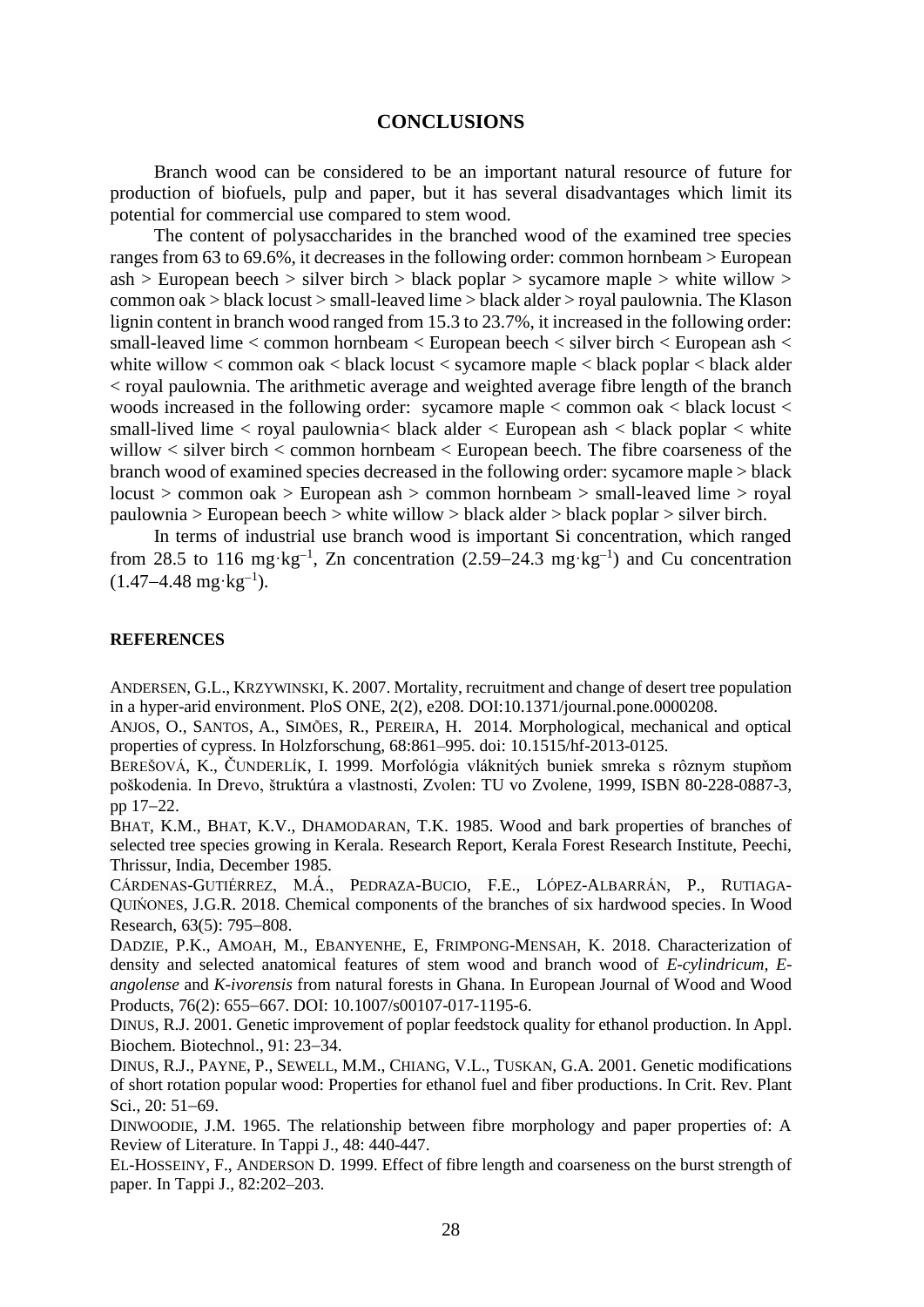FAZEKAŠOVÁ**,** D. 2003. Trvalo udržateľné využívanie pôdy – vymedzenie a hodnotenie indikátorov a parametrov vývoja pôdy (Sustainable land use - definition and evaluation of indicators and parameters of soil development). Prešov: FHPV PU, 76 pp. ISBN 80-8068-228-3.

FENGEL, D., WEGENER, G. 1984. Wood – Chemistry, Ultrastructure, Reactions, Berlin: De Gruyter, 1984.

FIŠEROVÁ, M., OPÁLENÁ, E., KOČANOVÁ, N. 1986. Chemické zloženie stromovej hmoty topoľa (Chemical composition of poplar tree mass). In Papír a celulóza,  $41$ , V31–V 35.

FROMM, J. 2010. Wood formation of trees in relation to potassium and calcium nutrition. In Tree Physiology, 30(9): 1140–1147[. https://doi.org/10.1093/treephys/tpq024.](https://doi.org/10.1093/treephys/tpq024)

KRISHNA**,** K.P., SHAKTI, S.C., ARUN, N.K. 2017. In Wood is good: Current trends and future prospects in wood utilization. Singapore: Springer.

LEICH, M., MILLER, S. 2017. Optimizing wood utilization based on whole tree inherent property maps, in Wood is good: Current trends and future prospects in wood utilization, PANDEY, K.K., RAMAKANTHA, V., CHAUHAN, S.S., KUMAR, A.N.A. (eds.), Springer, Singapore, pp 3–17.

KEAYS J.L., HATTON J.V., BAILEY G.R., NEILSON R.W. 2015. Present and Future Uses of Canadian Poplars in Fibre and Wood Products. Available online: http://digitalcommons.usu.edu/aspen\_bib/5234/

LI, Q., JIA, Z, FENG, L., He, L., Yang, K. 2018. Dynamics of biomass and carbon sequestration across a chrono sequence of *Caragana intermedia* plantations on Alpine sandy land. In Scientific Reports, 8(1), 12432. DOI: 10.1038/s41598-018-30595-3.

LINDSTRӦM, H. 2001. Intra-tree models of basic density in Norvay spruce as an input to simulation software. In Silva Fennica, 34(4): 411–421. DOI: 10.14214/sf622.

MARTIN, J.A., ESTEBAN, L.G., DE PALACIOS, P., FERNANDEZ, F.G. 2010. Variation in wood anatomical traits of *Pinus sylvestris* L. between Spanish regions of provenance. In Trees Structure and Function, 24(6): 1017-1028. DOI: 10.1007/s00468-010-0471-4.

NURMI, J. 2007. Recovery of logging residues for energy from spruce (*Picea abies*) dominated stands. In Biomass Bioenergy, 31(6): 375–380. DOI: 10.1016/j.biobioe.2007.01.011.

OKAI, R., BOATENG, O. 2007. Analysis of sawn lumber production from logging residues of branchwood of *Aningeria robusta* and *Termina liaivorensis*. In European Journal of Forest Research, 126(3): 385–390. DOI: 10.1007/s10342-006-0157-z.

OLUWADARE, A.O., ASHIMIYU, O.S. 2007. The Relationship between Fibre characteristics and Pulpsheet Properties of *Leucaena leucocephala* (Lam.) De Wit. In Middle-East Journal of Scientific Research, 2(2):63-68.

ÖHMAN, M., BOMAN, C., HEDMAN, H., NORDIN, A., BOSTRÖM, D. 2004. Slagging tendencies of wood pellet ash during combustion in residential pellet burners. In Biomass and Bioenergy,  $27:585 - 596.$ 

PITMAN, R. 2006. Wood ash use in forestry – a review of the environmental impacts. In International Journal of Forest Research, 79(5): 563–588. https://doi.org/10.1093/forestry/cpl041.

SAHOTA, T.S. 2007. Lime or wood ash? Which one should apply? In Northwest Link, pp 6–7.

SETH, R.S. 1995. The effect of fiber length and coarseness on the tensile strength of wet webs: a statistical geometry explanation. In Tappi J.,  $78(3)$ : 99-102.

SETH, R.S. 2011. Fibre quality factor in papermaking – II The importance of fibre coarseness, In Symposium U-Materials Interactions Relevant to the Pulp, Paper and Wood Industries, pp 143–197. DOI: https//doi.org./10.1557/PROC-197-143.

SHMULSKY, R., JONES, P.D. 2011. Forest Products and Wood Science an Introduction sixth edition, John Wiley and Sons Ltd. Publisher, UK.

SJÖSTRÖM, E. 1993. Wood Chemistry: Fundamentals and Applications, second edition, Academic Press, San Diego, 1993.

SUANSA, N.I., AL-MEFARREJ, H.A. 2020. Branch wood properties and potential utilization of this variable resource. In BioResources,  $15(2)$ :  $479-491$ .

ŠPANIČ, N., JAMBREKOVIČ, V., KLARIČ, M., 2018. Basic chemical composition of wood as parameter in raw material selection for biocomposite production. In Cellulose Chem. Technol.,  $52(3-4): 163-169.$